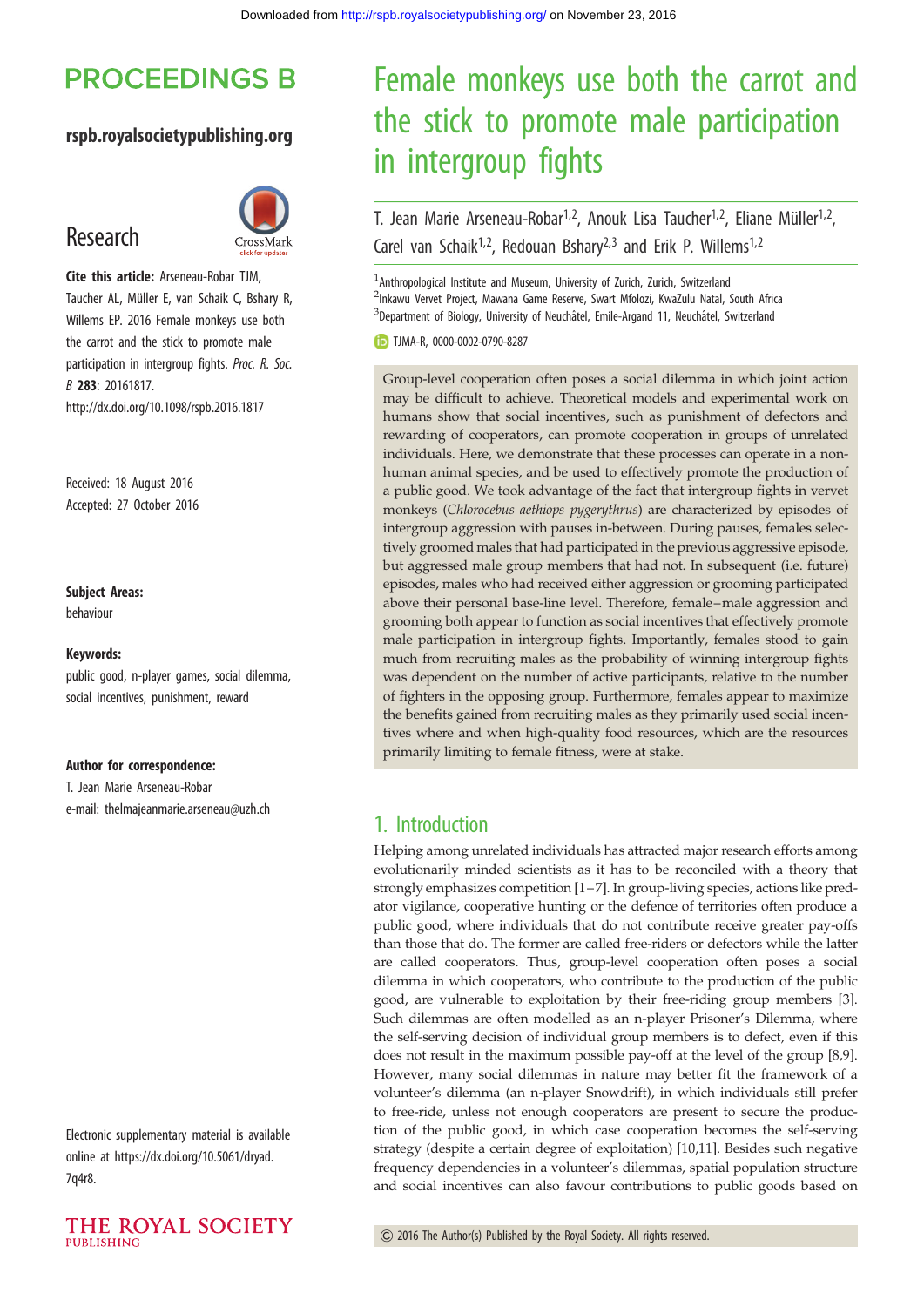2

direct fitness benefits [[12](#page-7-0)–[17\]](#page-7-0). For example, public goods experiments conducted on humans in a laboratory setting show that social incentives like the punishment of defectors and rewarding of cooperators can effectively promote cooperative behaviour [\[18,19\]](#page-7-0).

One of the riskiest joint actions that humans engage in is warfare, and social incentives are thought to have been important in promoting the participation (i.e. cooperation) of male warriors in primitive warfare [\[16,20](#page-7-0),[21](#page-7-0)]. The majority of animal species, however, do not engage in warfare [\[22](#page-7-0),[23\]](#page-7-0) but group members still cooperatively defend a territory, or parts of their home range. Cooperative intergroup aggression in non-warring animals is nevertheless a high-risk activity, potentially resulting in injury or death [\[24](#page-7-0)–[29\]](#page-7-0), and is prone to social dilemmas (e.g. the collective action problem [\[3](#page-6-0)[,30](#page-7-0) –[33](#page-7-0)]). Unlike in humans, there is little empirical evidence that animals use social incentives to manipulate the participation of their group members and overcome social dilemmas during intergroup fights. In fact, studies clearly demonstrating that non-human animals use punishment or rewards to manipulate the cooperative behaviour of conspecifics in any context are remarkably limited [\[34,35](#page-7-0)].

We conducted a field study of intergroup aggression in vervet monkeys (Chlorocebus aethiops pygerythrus), a species in which both sexes participate aggressively during intergroup fights, even though males are approximately 1.5 times larger than females [[36,37\]](#page-7-0). Patterns of intergroup aggression in this species follow the predictions of the volunteer's dilemma, in which the pay-offs of home range defence are nonlinear [[10,11\]](#page-7-0). That is to say, production of the public good (i.e. home range defence) does not increase linearly with the number of participants, rather a certain number of volunteers are required to successfully secure the public good [\[10,11](#page-7-0)]. In vervet monkeys, typically only a small proportion of group members participate in a given intergroup fight, and although individual participation is highly variable, the average number of individuals who participate in intergroup fights is similar among groups [[17\]](#page-7-0). Given that defending access to food resources can have significant fitness benefits for female primates [\[38](#page-7-0) –[42](#page-7-0)], females probably have a strong incentive to participate in intergroup fights when valuable food resources are at stake. Furthermore, because they are the philopatric sex, female vervet monkeys stand to gain long-term direct and indirect fitness benefits from effective home range defence [\[25,43](#page-7-0)]. However, highranking females are more likely to participate in intergroup fights and low-ranking individuals are more likely to freeride on the efforts of others [\[17](#page-7-0),[36\]](#page-7-0), which suggests that those who have priority of access to defended resources are those most likely to volunteer. Male vervet monkeys migrate repeatedly during their lives, residing in a group for a few months or a few years. Because food is not a key resource limiting male fitness, males are not expected to contribute to food defence [\[44](#page-7-0)]. Instead, male vervet monkeys participate in intergroup fights for one of two benefits [[37\]](#page-7-0). First, males who are likely to have sired offspring react defensively when members of the opposing group are highly aggressive, such that offspring may be at risk [\[37](#page-7-0)]. Second, males also support females in instigating intergroup aggression; however, this primarily occurs during the mating season when doing so is associated with higher mating success [[37\]](#page-7-0). As a result, females may receive little support from their larger bodied male group members for much of the year, including much of the summer season when high-quality food resources are at stake. If recruiting more active participants increases the likelihood of winning access to food resources, females potentially have a strong incentive to manipulate the participation of male group members to increase the fighting ability of their group. In social species, competitive ability is typically thought to increase with group size [[29,41\]](#page-7-0) but numerous studies have shown that smaller groups frequently win intergroup fights [\[38,45](#page-7-0) –[48\]](#page-7-0). When individual participation is highly variable, larger groups can suffer defeat if defection among group members is high [[46,49\]](#page-7-0). Therefore, the relative number of active participants, rather than relative group size, may determine the outcome of intergroup fights [[48\]](#page-7-0). Given that only a proportion of group members typically participate in a given intergroup fight and individual participation is highly variable in vervet monkeys [\[17,36](#page-7-0),[37\]](#page-7-0), it is very likely that the relative number of active participants determines who wins intergroup fights in this species.

Intergroup fights were comprised discrete episodes of intergroup aggression, with periods of calm in-between. Typically, aggressive episodes consisted of one or more individuals running towards the opposing group while making aggressive vocalizations, or chasing an individual from the opposing group. During calm periods, or pauses, in which the two groups were in close proximity but not interacting, we observed female actors directing social behaviours towards adult males from their own group. These social behaviours could be either affiliative (i.e. grooming) or aggressive; female–male aggression (FM-agg) typically started with female actor(s) vocalizing and making a threatening display towards a target male who was within a couple of metres. These displays often escalated into a chase, and in a couple of instances the female actors physically attacked the target male. These social behaviours typically occurred when the actor and target were near the front-line, monitoring the opposing group. Thus, FM-agg and female–male grooming (FM-gr) appear to relate directly to the context of the intergroup fight rather than an alternative context such as feeding. Here, we investigate whether these social behaviours potentially function as social incentives, used by females to manipulate the participation of male group members in future aggressive episodes.

To ascertain whether FM-agg and FM-gr function as social incentives, we first test whether females benefit from manipulating male participation in intergroup fights by examining the effect that the number of aggressive participants had on the odds of winning. Then, we investigate the spatio-temporal variability in the occurrence of these social behaviours. If females use aggression and grooming to manipulate males in defending resources that limit female fitness, females should be more likely to exhibit these behaviours during time periods, and in locations where valuable food resources are at stake. Lastly, we test if FM-agg functions as punishment for defection, and if FM-gr functions as a reward for participation. If this is the case, females who attempt to solicit male support should direct aggression towards males who did not participate in the most recent aggressive episode, but groom males who did. Furthermore, males who receive FM-agg should become more likely to participate in subsequent aggressive episodes [[50\]](#page-7-0), and males who receive FM-gr should maintain elevated levels of participation.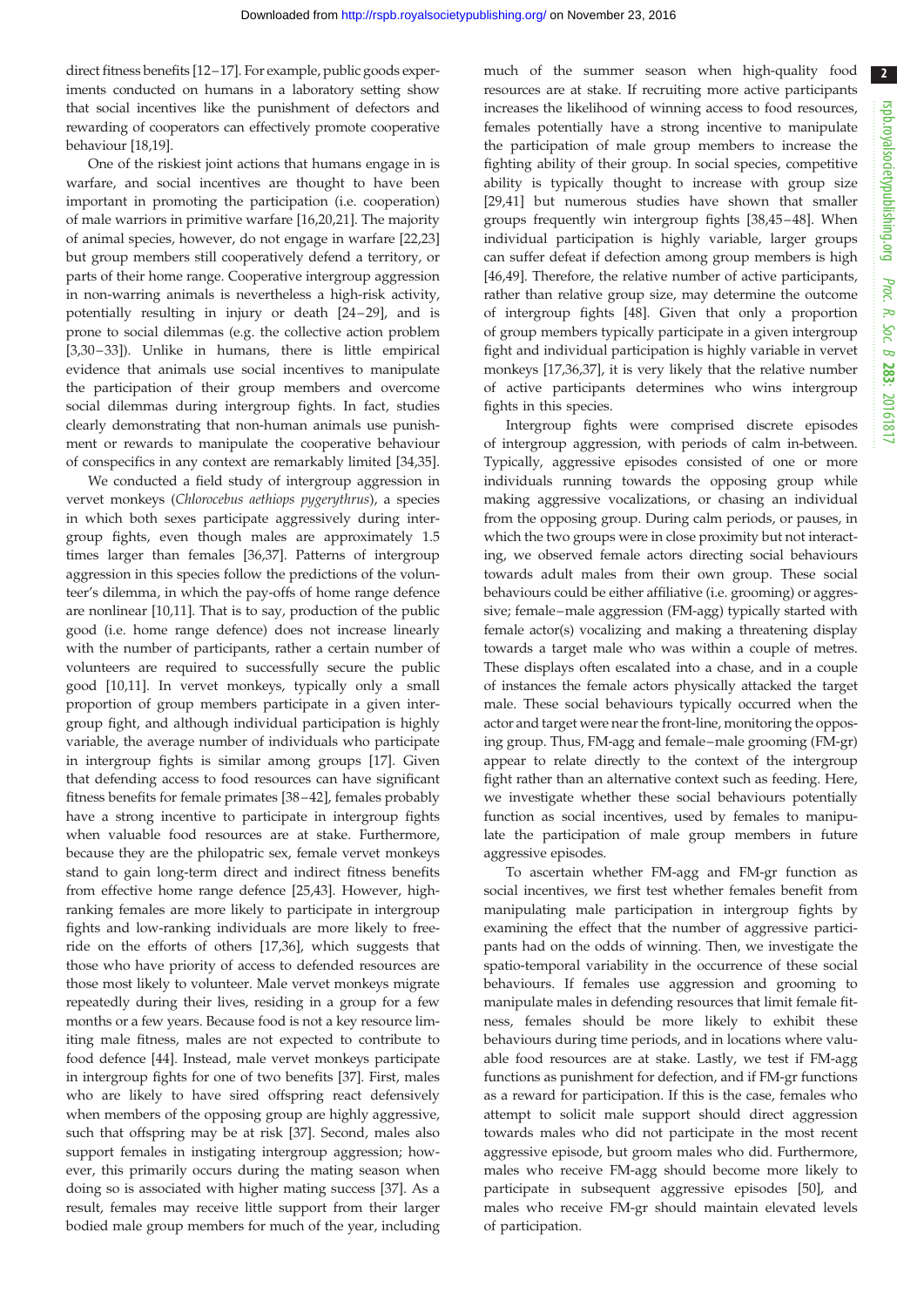## 2. Material and methods

## (a) Subjects and study site

Data were collected on four habituated groups of vervet monkeys at the Mawana Game Reserve ( $28^{\circ}00'$  S,  $31^{\circ}12'$  E), South Africa, with all data collection protocols approved by the appropriate local authority, the Ezemvelo KZN Wildlife Board. Vervet monkeys live in multi-male multi-female groups, in which females are the philopatric sex and males emigrate multiple times throughout their adult lives. At this study site, groups consisted of one to seven males and five to 14 females. All animals in the four focal groups were individually recognized, as were most of the adults in the neighbouring and frequently encountered groups.

#### (b) Behavioural data

We conducted 1-2 days of observational data collection on each group, each week, for a total of more than 11 000 observation hours during the study period (January 2012 and February 2014). On these days we performed group scans every 30 min, and also recorded all observed social interactions (i.e. alloccurrence data). For each social interaction, we recorded the context (e.g. feeding, social), actor and recipient, and whether the actor received support from any group members.

Participation during intergroup encounters was also collected on an all-occurrence basis and encounters were deemed intergroup fights when one or more individuals from either group exhibited intergroup aggression. During aggressive episodes, participants could direct intergroup aggression towards the opposing group as a whole (e.g. run towards the group making aggressive vocalizations), or aggress specific individuals (e.g. chase, grab or bite a member of the opposing group). Throughout each intergroup fight, we recorded the time that each aggressive episode was initiated, the identity of active individuals, behaviour(s) exhibited, and the identity of the individuals intergroup aggression was directed towards. We recorded the same information when there was a social interaction within the group. One group was deemed to have won an intergroup encounter if they displaced the opposing group from the contested location. When the two groups tolerated each other until one group left the area, the encounter was categorized as having no clear winner (i.e. a draw).

We used this dataset to determine whether targeted males had participated in the last aggressive episode prior to, as well as the next aggressive episode following FM-agg or FM-gr. However, we observed both FM-agg and FM-gr before any intergroup aggression had been exhibited  $(n = 22)$ , in the middle of intergroup fights ( $n = 39$ ), as well as just before the opposing group retreated and the intergroup fight ended ( $n = 10$ ). Additionally, there were cases where the participants of aggressive episodes, female actors or male targets, were not identified (although their age class/sex was determined). Therefore, our analyses were typically based on a subset of data in which an aggressive episode had occurred (before or after the social incentive, depending on the analysis) and the identity and behaviour of the relevant actors/targets/participants was known. We report the sample size that each analysis was based on.

#### (c) Statistical analyses

To examine the spatio-temporal variability in the occurrence of FM-agg and FM-gr, we used a generalized linear mixed model (GLMM), in which the dependent variable was whether or not either of these social incentives were observed in a given intergroup encounter. We set group as a random effect, a binomial error structure and a logit link function, and included four fixed effects. The three seasonal fixed effects included were the birth season (October to December), the summer season (November to May) and the mating season (April to July). The birth season was indexed by the number of small infants (less than

three months old) in the group, and the summer season was indexed using monthly average normalized difference vegetation index values (NDVI), which correlates with field measurements of food availability and shelter in vervet monkeys [\[51\]](#page-7-0) (see the electronic supplementary material for further detail). To account for the spatial variability in food resources, the last fixed effect we included in the GLMM was the relative availability of fruits in the area in which the intergroup fight took place, compared to what was available in the rest of the home range (see the electronic supplementary material for further detail).

A Fisher's exact test was used to test if when using social incentives, females directed aggression towards males who had recently defected and grooming towards males who had recently participated. We then examined the effect that FM-agg and FM-gr subsequently had on the cooperative behaviour of males both at the population level and the individual level. At the population level, all observations of punishment (or rewards) were pooled and the identity of the target male was not considered; at the individual level, the propensity to participate before versus after receiving punishment (or rewards) was determined for each male in the population. The former was tested using a  $\chi^2$  test, and the latter using a Wilcoxon signed-rank test. We further examined the effect that social incentives had on male participation by comparing the proportion of aggressive episodes in which males participated following FM-agg (or FMgr), to their individual base-line level of participation (i.e. the proportion of episodes participated in during intergroup fights in which social incentives were observed, but they were not the male targeted). We used a  $\chi^2$  test to determine whether groups with more active individuals were more likely to win intergroup fights, as well as if males were more likely to be the target of female aggression (and female grooming) during intergroup fights than in other contexts.

In order to assess the magnitude of effects for all of our analyses [\[52](#page-7-0),[53](#page-7-0)], we present the appropriate effect size statistics: odds ratio with  $\chi^2$  tests, r with Wilcoxon signed-rank tests and  $R^2$ <sub>GLMM(c)</sub> in our GLMM [\[54,55](#page-8-0)]. The overall significance of the GLMM model was assessed by comparing the final model to the null model (model including intercept and random effect only) using a likelihood ratio test. In all analyses,  $\alpha$  was set at 0.05, but we also discuss non-significant trends  $(0.05 < p < 0.10)$  when they are biologically interesting. All statistical analyses were conducted in R (v. 3.0.3, [[56](#page-8-0)]) and we used the lme4 package (v. 1.1–4, [\[57\]](#page-8-0)) to fit the GLMM model.

## 3. Results

During more than 2 years of observation of four habituated groups of vervet monkeys, we observed more than 400 intergroup encounters, approximately half of which  $(n = 236)$ escalated into an intergroup fight. Intergroup fights were 45 min long on average, but could be extremely brief or last up to 8 h (mean  $\pm$  s.d. = 45  $\pm$  55 min, range = 1–475 min). A third of intergroup fights consisted of a single episode of intergroup aggression, but the majority of intergroup fights were prolonged, consisting of multiple aggressive episodes (mean  $\pm$  s.d. = 4.6  $\pm$  3.0 episodes; range = 0 (only the opposing group exhibited intergroup aggression) to 15 episodes) that were typically spaced 3–4 min apart. However, when neither group was able to displace the other, the two groups often gave up fighting and tolerated each other nearby. In such situations, the pause between aggressive episodes could last up to 3 h before members of either group re-initiated an intergroup fight.

It was typically only a small proportion of group members that participated in each aggressive episode, with the average number of active males being  $0.7$  (s.d.  $= 0.7$ ; 3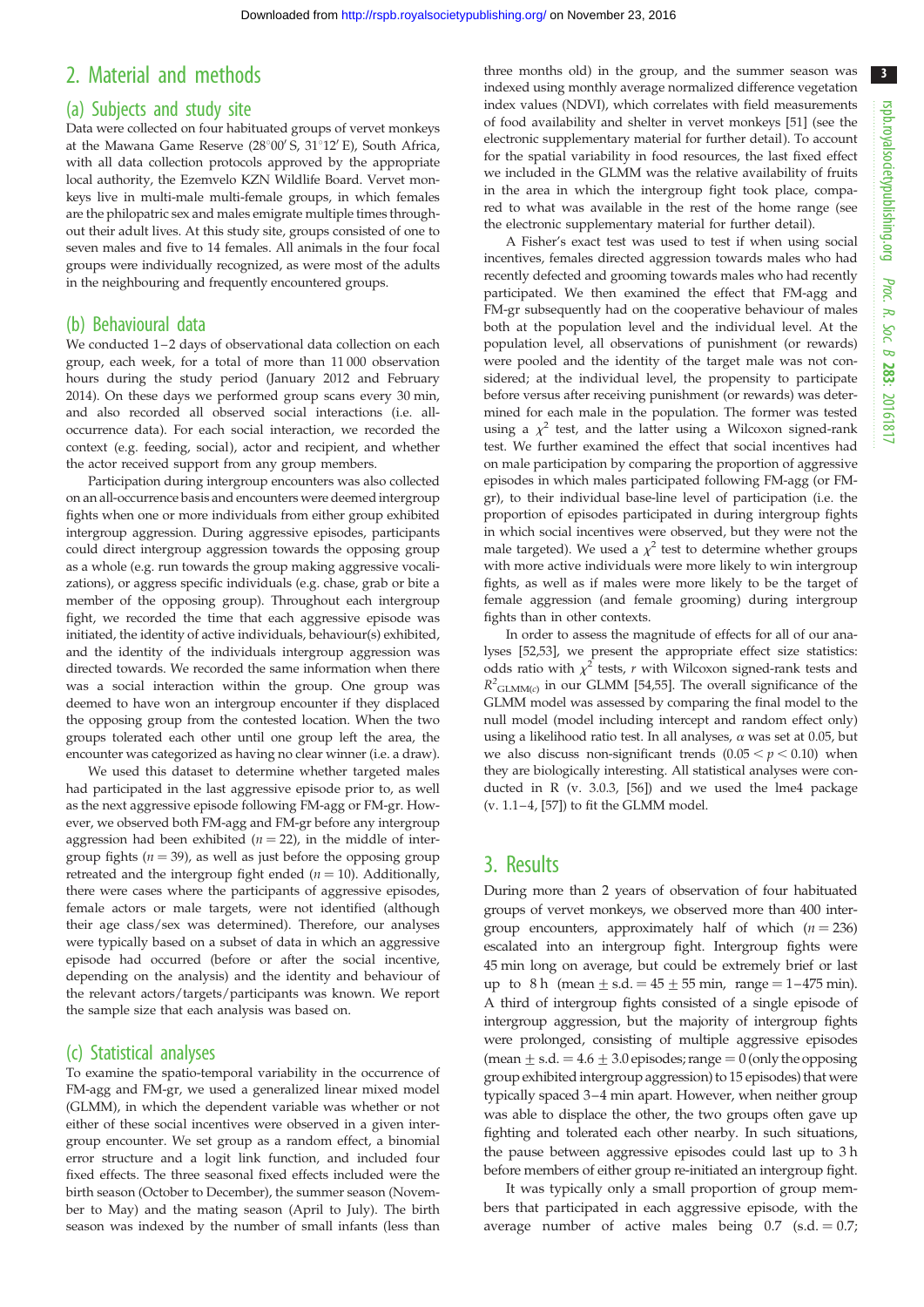<span id="page-3-0"></span>

Figure 1. Typical levels of participation in intergroup fights, calculated as the proportion of aggressive episodes that each male participated in during intergroup fights in which no social incentives (FM-agg or FM-gr) were observed. Each dot represents one male in the population ( $n = 20$ ).

range  $= 0-3$ ), and the average number of female participants being 1.4 (s.d.  $= 1.5$ ; range  $= 0-7$ ). Thus, male support was absent in approximately half of the observed aggressive episodes, and it was rare that there was more than one male active at the front-line (fewer than 10% of aggressive episodes). We observed significant inter-individual variability in male participation (in intergroup fights where no FM-agg or FM-gr were observed), with some males never being observed participating, and the most active males in approximately 55% of the episodes they experienced (mean  $\pm$  s.d. = 22  $\pm$  17%; figure 1).

#### (a) Benefits of recruiting males

The number of adult participants varied greatly among intergroup fights; in some cases, no group members exhibited intergroup aggression (i.e. the group avoided or fled from a confrontation), while in other intergroup fights, up to 60% of adults were active participants. As would be expected when individual participation is so highly variable, it was the relative number of active participants throughout the intergroup fight that determined which group was able to displace the other from the contested location. The odds ratio indicates that groups which mustered more aggressive participants were 14 times more likely to win an intergroup fight than those with fewer (chi-squared test:  $\chi_1^2 = 26.900$ ,  $p < 0.001$ ). As a result, smaller groups were able to defeat larger groups during 41% of the intergroup fights they experienced.

## (b) Spatio-temporal variability in the occurrence of female –male aggression and female –male grooming

We examined the spatio-temporal variability in the occurrence of FM-agg and FM-gr, and found that females were more likely to exhibit these behaviours in both the season when, and locations where high-quality food resources were available. Seasonal patterns of food availability were indexed using monthly NDVI values derived from satellite images of the

study site, while the spatial distribution of food was calculated by mapping the distribution of important tree species throughout the study site, and monitoring the monthly availability of fruits on these tree species (see the electronic supplementary material). Social incentives were more commonly observed in the summer months (GLMM:  $b \pm s.e.$  = 5.253  $\pm$  1.819,  $z = 2.888$ ,  $p = 0.004$ ; electronic supplementary material, table S1), when tree species important in the diet of the monkeys were fruiting [\[51](#page-7-0)], and in areas of their home range that currently had the highest availability of fruits ( $b \pm$  s.e. = 2.326  $\pm$  0.953,  $z = 2.441$ ,  $p = 0.015$ ; electronic supplementary material, table S1). Thus, females were most likely to bestow social incentives in situations where and when valuable food resources were at stake.

## (c) Actors and targets of female –male aggression and female –male grooming

Both putative punishment (FM-agg) and putative rewards (FM-gr) were rare events, with only 36 cases of the former and 35 cases of the latter observed throughout hundreds of intergroup encounters. Twenty-one females were observed to exhibit FM-agg (10 in Group A, three in Group B, seven in Group C and one in Group D), while 17 different females were seen using FM-gr during intergroup encounters (six in Group A, four in Group B, six in Group C and one in Group D). These actors ranged in rank from the dominant female to the lowest ranking female in their group. When putative punishment occurred during intergroup fights, and the actors were known, in 73% of cases it was the female(s) that had participated in the most recent act of intergroup aggression that exhibited FM-agg; alternatively, in 27% of cases FM-agg was exhibited by one or more bystanders. Similarly, putative rewards were typically bestowed soon after an aggressive episode (mean  $\pm$  s.d. = 4.7  $\pm$  4.6 min.) and the females that exhibited FM-gr were usually those who had participated in it (78% of cases). Although females sometimes acted alone, in 68% of cases FM-agg was exhibited by a coalition of females and/or juveniles (up to four individuals). Females who groomed male group members almost always did so alone.

We observed females directing putative punishment and rewards at a number of different males (FM-agg: five males in Group A, two in Group B, five in Group C and at least one male in Group D; FM-gr: six males in Group A, three in Group B, five in Group C and at least one male in Group D), and these targets could be either dominant or lowranking males. When females used social incentives during intergroup fights, female actors were significantly more likely to use aggression when the target male had recently defected from participation, but use grooming with males who had recently participated (Fisher's exact test:  $p < 0.001$ ; figures [2](#page-4-0)a and [3](#page-4-0)a). Males who were groomed by female group members had participated in the most recent act of intergroup aggression in 16 out of 23 (70%) of the observed cases [\(figure 3](#page-4-0)a). Conversely, males who received FM-agg had not participated in the most recent aggressive episode in 20 out of 24 (83%) of the observed cases ([figure 2](#page-4-0)a). Furthermore, in two of the remaining 24 cases, the target male had recently participated but had begun to retreat from the front-line; thus, it is possible that females also perceived these retreating males as defecting. Notably, three males that were never observed to receive FM-gr were those that were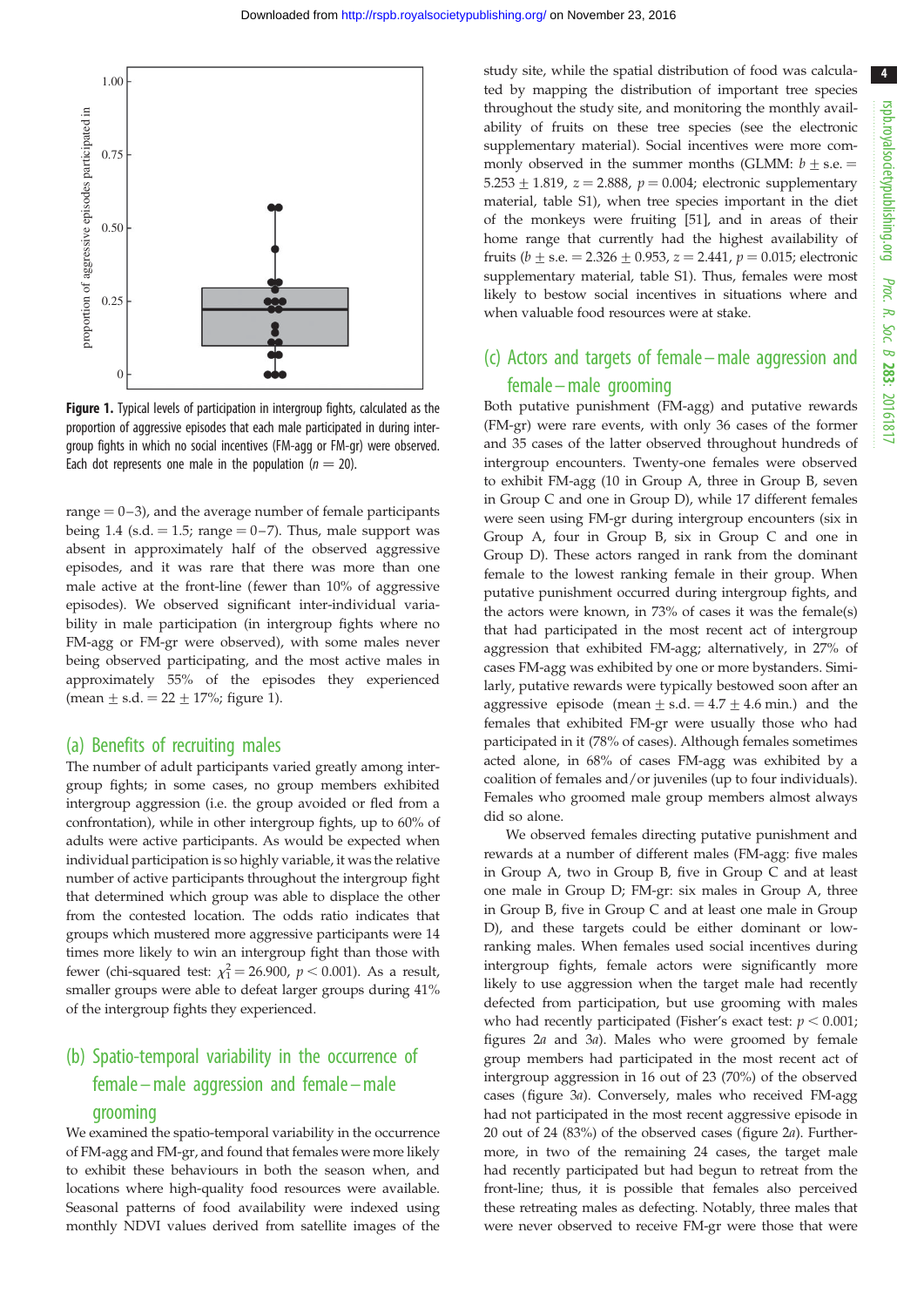<span id="page-4-0"></span>

(*a*)



when not the target of FM-aggression or FM-grooming after receiving FM-aggression

0

Figure 2. The proportion of aggressive episodes that targeted males participated in before (light) versus after (dark) receiving aggression from female group members  $(a)$  at the population level and  $(b)$  at the individual level (note: each dot represents the proportion of aggressive episodes participated in for one male in the population ( $n = 9$  males); means are portrayed by the white dotted line and medians by the dark line). (c) The proportion of aggressive episodes targeted males participated in after being aggressed by a female group member, compared to their base-line level of participation (i.e. proportion of episodes participated in during intergroup fights where social incentives were observed, but they were not the male targeted). Significance levels denoted by  $p < 0.05$  and  $p \cdot p < 0.001$ .

rarely present near the front-line and were never observed to participate in intergroup fights in the absence of social incentives ([figure 1](#page-3-0)). Conversely, two males that were never observed receiving FM-agg were the two males in the

Figure 3. The proportion of aggressive episodes that targeted males participated in before (light) versus after (dark) receiving grooming from female group members (*a*) at the population level and (*b*) at the individual level (note: each dot represents the proportion of aggressive episodes participated in for one male in the population ( $n = 11$  males); means are portrayed by the white dotted line and medians by the dark line). (c) The proportion of aggressive episodes targeted males participated in after being groomed by a female group member compared to their base-line level of participation (i.e. proportion of episodes participated in during intergroup fights where social incentives were observed, but they were not the male targeted). Significance levels denoted by  $p < 0.05$  and  $***p < 0.001$ .

FM-grooming

population who were the most active in intergroup fights (participated in approx. 55% of aggressive episodes; [figure 1\)](#page-3-0).

When the targets of female social behaviours are compared among contexts, we find that females were significantly more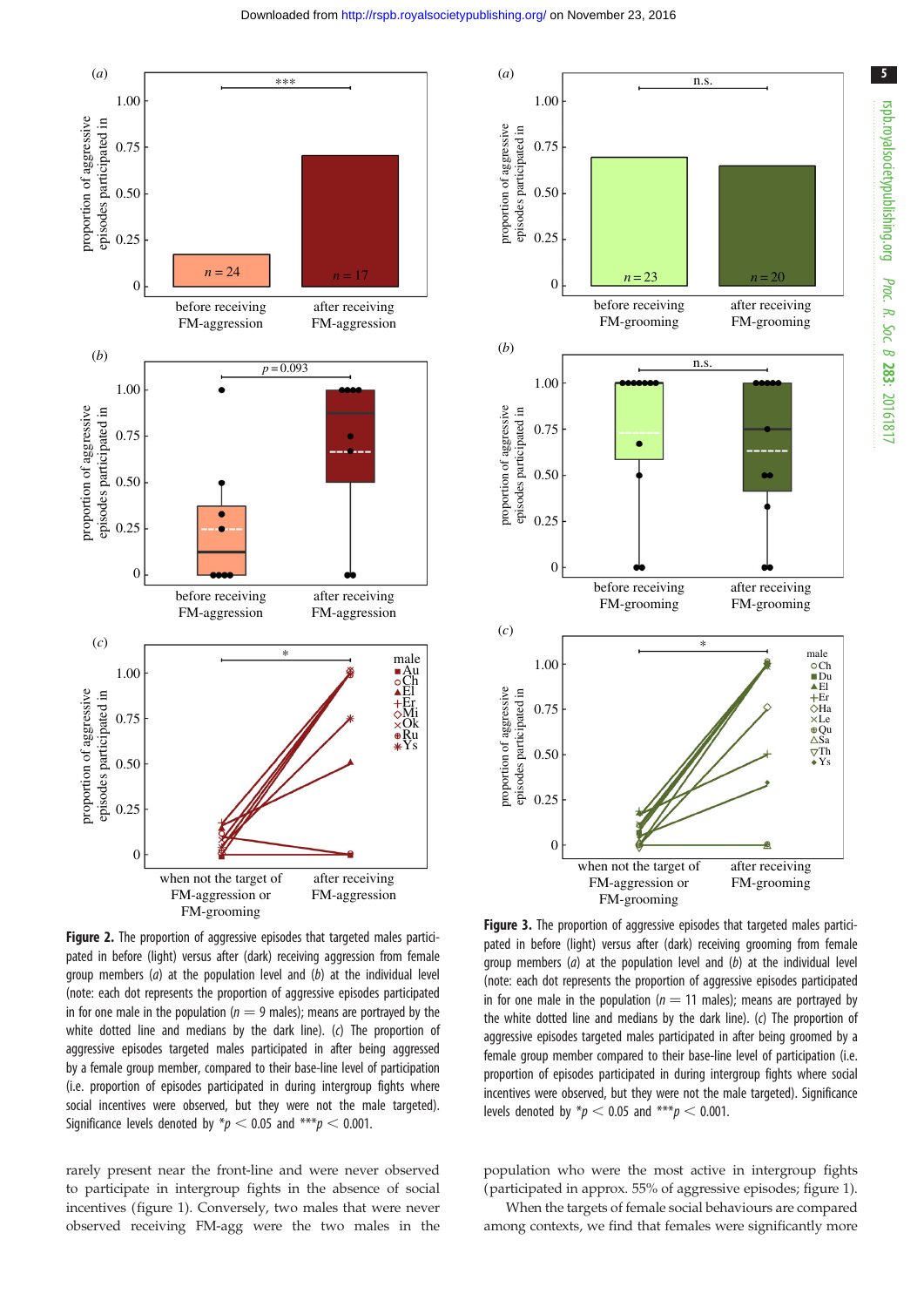likely to target males, as opposed to females or juveniles, during intergroup fights than in other contexts. During intergroup fights, 36 out of the 41 observed cases (88%) of female aggression targeted males; conversely, in other contexts, females directed only 65 out of 360 observed acts of aggression (18%) towards male group members (chi-squared test:  $\chi_1^2$  = 95.032,  $p < 0.001$ ). During intergroup fights, 36 out of the 247 observed cases of female grooming (15%) targeted males; in other contexts, females directed 202 out of 2284 grooming events (9%) towards males ( $\chi_1^2 = 8.592$ ,  $p = 0.003$ ). While the odds ratio indicates that females were two times more likely to direct grooming towards male group members during intergroup fights, female aggression was almost exclusively directed towards males (odds ratio  $=$  33 times as likely to aggress males than females or juveniles).

# (d) Target behaviour following female –male

## aggression and female –male grooming

We analysed the effect that social incentives had on subsequent male participation, both at the population level and the individual level. At the population level, all observations of FM-agg (or FM-gr) were pooled and the identity of the target male was not considered. At this level, FM-agg had a strong impact on the subsequent behaviour of target males; the likelihood ratio indicates that targeted males were 11 times more likely to participate in the next aggressive episode following FM-agg (71% of cases,  $n = 17$ ) than they were to have participated in the most recent episode before being targeted (chi-squared test:  $\chi_1^2 = 11.53$ ,  $p < 0.001$ ; [figure 2](#page-4-0)*a*). Many males were only observed receiving FM-agg on one or two occasions, because there was not always an aggressive episode prior to, or following putative punishment, we were only able to perform the individual-level analysis on a subsample of seven of the nine males observed to receive FM-agg. Despite the low power associated with this limited sample size, we nevertheless detected a tendency for individual males to increase their participation following putative punishment (Wilcoxon signed-rank test:  $w = 2$ ,  $n = 7$  males,  $p = 0.093$ ,  $r = 0.64$ ; [figure 2](#page-4-0)b). The magnitude of the effect size in the individual analysis suggests that this statistical trend is biologically meaningful, as does the finding that targets of FM-agg subsequently participated above their base-line level (i.e. the proportion of episodes participated in when they had not been the male targeted by FM-agg; Wilcoxon signed-rank test:  $w = 27$ ,  $n = 8$  males,  $p = 0.035$ ,  $r = 0.75$ ; [figure 2](#page-4-0)c). The 'future' aggressive episodes that punished males participated in could be relatively soon (i.e. within 1 min.) or up to an hour after they received FM-agg (mean  $\pm$  s.d. = 14.6  $\pm$  17.7 min).

Because FM-gr largely targeted males who had participated in the most recent aggressive episode, the proportion of target males who participated in the next aggressive episode following putative rewards (13 out of 20 observed cases; 65%) was not significantly different from the proportion of target males who participated in the most recent episode (70%; chi-squared test:  $\chi_1^2 = 0.10$ ,  $p = 0.75$ ; [figure 3](#page-4-0)*a*). Similarly, at the individual level, target males maintained a relatively high level of participation following FM-gr (Wilcoxon signed-rank test:  $w = 13.5$ ,  $n = 11$  males,  $p = 0.599$ ,  $r = 0.16$ ; [figure 3](#page-4-0)*b*). This propensity to participate following FM-gr was biologically significant, as the targets of putative rewards subsequently participated at levels significantly higher than

their base-line level (Wilcoxon signed-rank test:  $w = 36$ ,  $n =$ 10 males,  $p = 0.014$ ,  $r = 0.77$ ; [figure 3](#page-4-0)c). The future aggressive episodes in which groomed males participated could occur relatively soon (i.e. within 2 min) or up to 102 min after the reward was bestowed (mean  $\pm$  s.d. = 23.8  $\pm$  29.7 min).

## 4. Discussion

The aim of this study was to determine whether female vervet monkeys use the carrot (grooming) and/or the stick (aggression) to manipulate male participation in intergroup fights when the resources limiting to female fitness are at stake. We found that females were more likely to direct aggression towards males that had recently defected, but groom males that had recently participated in the intergroup fight. Given that males which received either subsequently participated at levels above their personal base-line, both FM-gr and FM-agg indeed appear to function as social incentives that effectively promote male cooperation in this context. Importantly, we observed that smaller groups were able to win intergroup fights if they mobilized a greater number of aggressive participants, indicating there was a significant benefit to recruiting male group members. We also found that females were more likely to use social incentives when the benefits were greatest. That is to say, females used the carrot and the stick in both the season when, and areas of their home range where, valuable food resources were most abundant. Together, these findings suggest that successful recruitment using social incentives may be crucial to success in intergroup fights over fitness-limiting resources, and therefore have significant effects on the fecundity of females [[25](#page-7-0),[38](#page-7-0)–[42](#page-7-0)].

Because of their larger body and canine size, males are probably the most valuable group members to recruit during intergroup fights. However, it is perhaps less clear why males should respond to such relatively low-cost incentives as FM-gr, or the risk of injury from FM-agg, with the relatively high-cost behaviour of participation in intergroup fights. Two possible explanations are that these low-cost incentives have consequences for male–female social relationships, and/or that receiving incentives influences the reputation of the target male with his group members [[58](#page-8-0) –[60](#page-8-0)]. Grooming and tolerance (i.e. the lack of aggression) are important services exchanged in the formation and maintenance of social bonds in primates [\[58](#page-8-0)–[60](#page-8-0)], and it is possible that punishment and rewards have a disproportionate impact on male behaviour because these social interactions influence the quality of male– female social relationships. That is to say, receiving punishment could damage the target male's social relationship(s), either with the female actor(s) directly (i.e. experience based) or with other female group members who have observed the social incentive (i.e. reputation or information based). Conversely, receiving rewards could improve bond strength and potentially signal to other female group members that the target male is a valuable social partner. Thus, relatively low-cost incentives may carry higher cost consequences in the long-term, and subsequently impact male fitness (e.g. male mating success).

Although both female aggression and grooming were significantly more likely to be directed towards males (versus females and juveniles) during intergroup encounters than in other contexts, our data do not allow us to discount the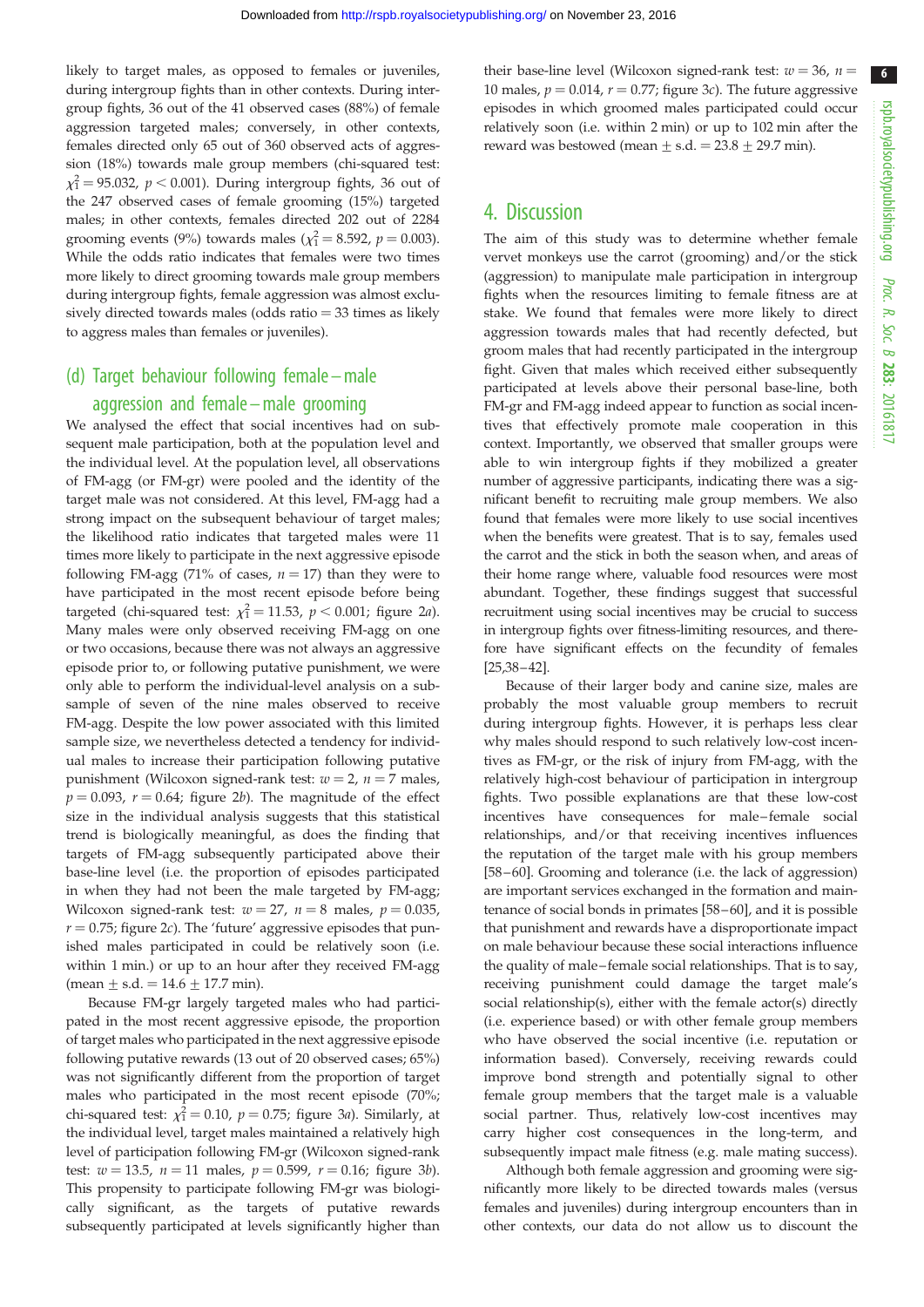<span id="page-6-0"></span>possibility that males were more frequently in close proximity during these encounters. However, while proximity could potentially influence the propensity to direct grooming towards male group members, increased proximity cannot explain the overwhelming extent to which females targeted males when being aggressive. In fact, female intragroup aggression was almost exclusively directed towards males during intergroup fights, which raises the question of why females would use punishment primarily on males, rather than also with other females and juveniles. As males are the largest age-sex class, recruiting males probably has a disproportionate effect on the group's fighting ability. Not only does their larger size give them a physical advantage, but their participation in intergroup aggression appears to decrease the perceived risk of injury for smaller females, as females are more likely to participate when they have more support from their male group members [\[61](#page-8-0)]. Thus, recruiting males may also encourage more females to join in the fight and further increase the odds of winning. Moreover, there were also more opportunities to recruit defecting males as they frequently sat near the front-line without actively participating. Males who were investigating dispersal opportunities were often present near the front-line so that when the intergroup fight died down, they could approach and attempt to affiliate with members of the opposing group. Males who were likely to have sired offspring also often sat near the front-line, monitoring the intergroup fight, ready to respond defensively when potential offspring were perceived to be at risk [\[37\]](#page-7-0). Conversely, females and juveniles who were not participating in the intergroup fight typically avoided the front-line and were therefore not potential targets for punishment.

Although social incentives were typically observed during the pauses in intergroup fights, in some cases, they were bestowed when the groups were within visual range but were not interacting. Upon detecting another group nearby, it was often female group members who began to approach the opposing group while vocalizing to solicit support. When 'enough' group members had joined them (usually within 1 m), they instigated an escalated conflict. Thus, in gearing up for an intergroup fight, it was often females who took the initiative, and who assessed if they had gathered sufficient willing participants, or whether they should retreat from a risky confrontation. In this context, FM-agg and FM-gr may function to goad males into supporting females in instigating intergroup fights. Further work is necessary to determine how the decision to escalate versus retreat is made, and the effect that social incentives have on male behaviour in this context.

Both FM-agg and FM-gr were typically exhibited by females that had participated in the most recent aggressive episode (i.e. second parties); however, in a quarter of cases, social incentives were bestowed by female bystanders. Given the importance of food resources to female fitness [\[38](#page-7-0)–[42\]](#page-7-0), all female group members are likely to benefit from forcefully recruiting male group members during intergroup fights. Thus, cases where punishment and rewards were bestowed by a bystander would most accurately be described as peer punishment and rewards (as opposed to social incentives provided by a centralized authority) exhibited by self-serving third parties [[34](#page-7-0),[62,63](#page-8-0)]. In primitive warfare, punishment and rewards are doled out both by other warriors (second parties) and other group members who are in many cases, likely to be self-interested third parties [\[16,](#page-7-0)[64\]](#page-8-0); however, there is also evidence that in larger groups, third parties who do not frequently interact with the target (i.e. individuals who do not gain significant direct benefits) also use social incentives to promote warrior participation [[21](#page-7-0)[,65](#page-8-0)]. Communication can greatly enhance cooperation in social dilemmas [[66,67](#page-8-0)], as communication allows group members to gossip about the bravery, or cowardice of warriors. As a result, individuals may behave cooperatively to improve their reputation with their group members [[13\]](#page-7-0) and social incentives are often bestowed by group members who were not present to observe the participation of warriors directly (e.g. women and senior group members) [[16](#page-7-0),[21](#page-7-0)].

In this study, we were able to capitalize on the fact that intergroup fights in vervets consist of a number of episodes of intergroup aggression with pauses in-between. As a result, we have been able to assess if the targets of FM-agg and FMgr had or had not participated in the most recent cooperative event, and if these social incentives promoted participation in future cooperative events. With these data, we demonstrate, to our knowledge, the first quantitative evidence that both positive and negative social incentives are used to effectively manipulate male participation in intergroup fights in a species other than our own. Furthermore, we have strived to describe the social and ecological conditions in which these social incentives occur, providing unique insight into the real-world conditions under which punishment and rewards can evolve. We urge other researchers who observe intragroup aggression and/or affiliative behaviours during (or shortly following) intergroup fights, as well as other cooperative activities, to also investigate who is the target of these behaviours, and the impact such social interactions have on future cooperative behaviour. Such investigations are critical to understanding how important social incentives are to the evolution and maintenance of cooperation in non-human animals.

Ethics. All data collection protocols were approved by the Ezemvelo KZN Wildlife Board in South Africa.

Data accessibility. The datasets supporting this article have been deposited in Dryad:<http://dx.doi.org/10.5061/dryad.7q4r8> [[68\]](#page-8-0).

Authors' contributions. T.J.M.A.-R., C.v.S and E.P.W conceived the study; T.J.M.A.-R., E.M. and A.L.T. collected the data; T.J.M.A.-R., E.M. and A.L.T. analysed the data, and all authors wrote the paper.

Competing interests. We declare we have no competing interests.

Funding. This study was supported by Swiss National Science Foundation (Sinergia grant CRS133\_133040), Claraz-Stiftung and University of Zurich Forschungskredit.

## **References**

- 1. Maynard Smith J. 1982 Evolution and the theory of games, 234 p. Cambridge, UK: Cambridge University Press
- 2. Hardin G. 1968 The tragedy of the commons. Science 162, 1243 - 1248. ([doi:10.1126/science.162.](http://dx.doi.org/10.1126/science.162.3859.1243) [3859.1243\)](http://dx.doi.org/10.1126/science.162.3859.1243)
- 3. Olson M. 1965 The logic of collective action: public goods and the theory of groups, 176 p. Cambridge, MA: Harvard University Press.
- 4. Dugatkin L. 2002 Animal cooperation among unrelated individuals. Naturwissenschaften 89, 533 – 541. [\(doi:10.1007/s00114-002-0379-y](http://dx.doi.org/10.1007/s00114-002-0379-y))
- 5. West SA, Griffin AS, Gardner A. 2007 Evolutionary explanations for cooperation. Curr. Biol. 17. R661– R672. [\(doi:10.1016/j.cub.2007.06.004\)](http://dx.doi.org/10.1016/j.cub.2007.06.004)
- 6. Clutton-Brock TH. 2009 Cooperation between non-kin in animal societies. Nature 462, 51 – 57. ([doi:10.1038/nature08366\)](http://dx.doi.org/10.1038/nature08366)

7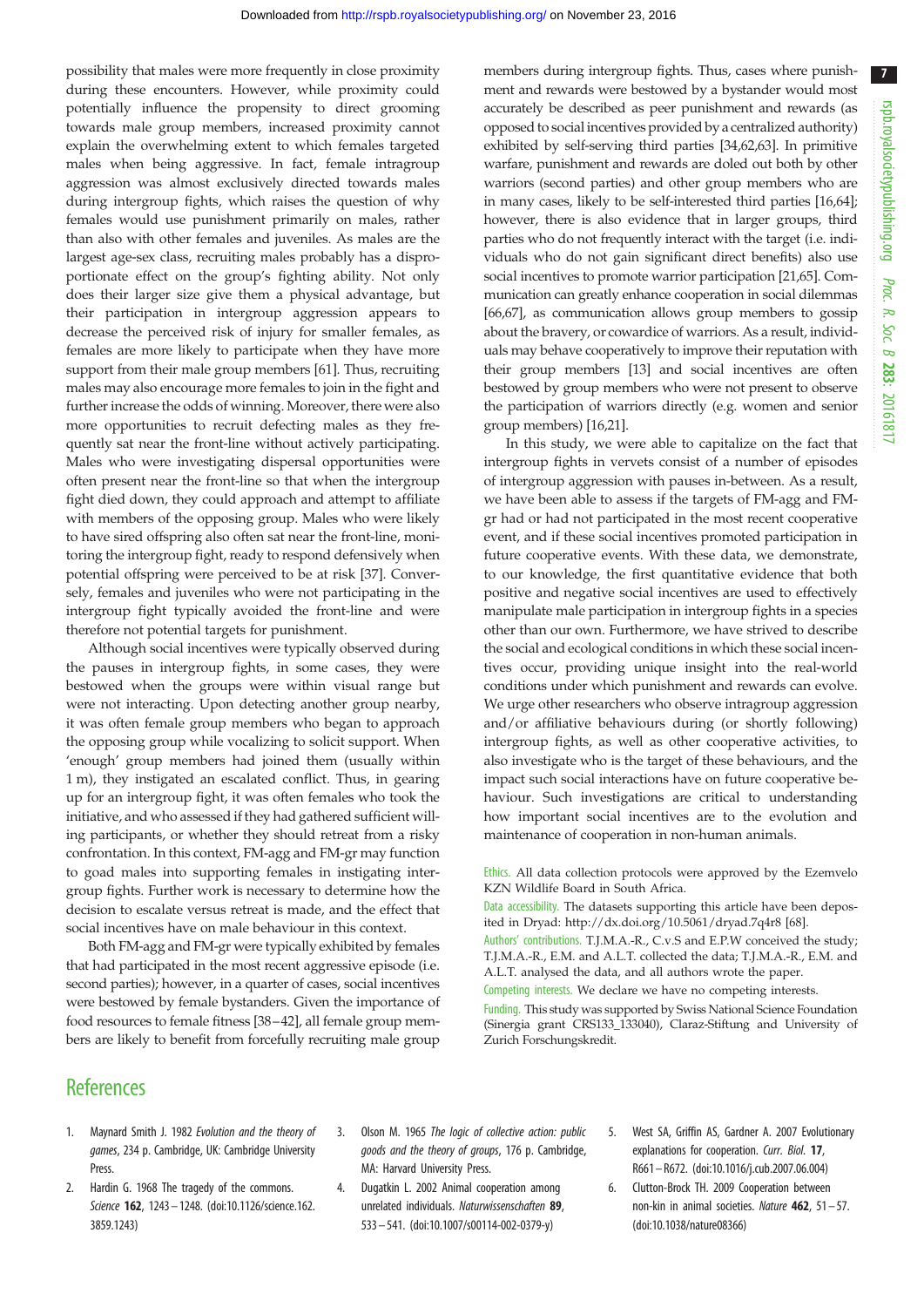- <span id="page-7-0"></span>7. Rand DG, Nowak MA. 2013 Human cooperation. Trends Cogn. Sci. 17, 413– 425. ([doi:10.1016/j.tics.](http://dx.doi.org/10.1016/j.tics.2013.06.003) [2013.06.003\)](http://dx.doi.org/10.1016/j.tics.2013.06.003)
- 8. Tucker A. 1950 A two-person dilemma. In Readings in games and information (ed. E Rasmusen), pp. 7– 8. Oxford, UK: Blackwell.
- 9. Hamburger H. 1973 N-person Prisoner's Dilemma. J. Math. Sociol. 3, 27 – 48. ([doi:10.1080/0022250X.](http://dx.doi.org/10.1080/0022250X.1973.9989822) [1973.9989822\)](http://dx.doi.org/10.1080/0022250X.1973.9989822)
- 10. Diekmann A. 1985 Volunteer's dilemma. J. Conflict Resolut. 29, 605 – 610. ([doi:10.1177/002200278](http://dx.doi.org/10.1177/0022002785029004003) [5029004003\)](http://dx.doi.org/10.1177/0022002785029004003)
- 11. Archetti M. 2009 Cooperation as a volunteer's dilemma and the strategy of conflict in public goods games. J. Evol. Biol. 22, 2192 – 2200. [\(doi:10.1111/j.](http://dx.doi.org/10.1111/j.1420-9101.2009.01835.x) [1420-9101.2009.01835.x\)](http://dx.doi.org/10.1111/j.1420-9101.2009.01835.x)
- 12. Kandori M. 1992 Social norms and community enforcement. Rev. Econ. Stud. 59, 63-80. ([doi:10.](http://dx.doi.org/10.2307/2297925) [2307/2297925\)](http://dx.doi.org/10.2307/2297925)
- 13. Milinski M, Semmann D, Krambeck H-J. 2002 Reputation helps solve the 'tragedy of the commons'. Nature 415, 424– 426. [\(doi:10.1038/](http://dx.doi.org/10.1038/415424a) [415424a\)](http://dx.doi.org/10.1038/415424a)
- 14. Sherratt TN, Roberts G, Kassen R. 2009 Evolutionary stable investment in products that confer both an individual benefit and a public good. Front. Biosci. 14, 4557– 4564. [\(doi:10.2741/3548\)](http://dx.doi.org/10.2741/3548)
- 15. Archetti M, Scheuring I. 2011 Coexistence of cooperation and defection in public goods games. Evolution 65, 1140– 1148. [\(doi:10.1111/j.1558-](http://dx.doi.org/10.1111/j.1558-5646.2010.01185.x) [5646.2010.01185.x](http://dx.doi.org/10.1111/j.1558-5646.2010.01185.x))
- 16. Glowacki L, Wrangham RW. 2013 The role of rewards in motivating participation in simple warfare. Hum. Nat. 24, 444– 460. [\(doi:10.1007/](http://dx.doi.org/10.1007/s12110-013-9178-8) [s12110-013-9178-8\)](http://dx.doi.org/10.1007/s12110-013-9178-8)
- 17. Willems EP, Arseneau TJM, Schleuning X, van Schaik CP. 2015 Communal range defence in primates as a public goods dilemma. Phil. Trans. R. Soc. B 370, 2015003. ([doi:10.1098/rstb.2015.0003\)](http://dx.doi.org/10.1098/rstb.2015.0003)
- 18. Fehr E, Gächter S. 2000 Cooperation and punishment in public goods experiments. Am. Econ. Rev. 90, 980– 994. ([doi:10.1257/](http://dx.doi.org/10.1257/aer.90.4.980) [aer.90.4.980\)](http://dx.doi.org/10.1257/aer.90.4.980)
- 19. Sefton M, Shupp R, Walker JM. 2007 The effect of rewards and sanctions in provision of public goods. Econ. Inq. 45, 671– 690. [\(doi:10.1111/j.1465-7295.](http://dx.doi.org/10.1111/j.1465-7295.2007.00051.x) [2007.00051.x\)](http://dx.doi.org/10.1111/j.1465-7295.2007.00051.x)
- 20. Boyd R, Gintis H, Bowles S, 2010 Coordinated punishment of defectors sustains cooperation and can proliferate when rare. Science 328, 617-620. [\(doi:10.1126/science.1183665\)](http://dx.doi.org/10.1126/science.1183665)
- 21. Mathew S, Boyd R. 2011 Punishment sustains largescale cooperation in prestate warfare. Proc. Natl Acad. Sci. USA 108, 11 375 – 11 380. ([doi:10.1073/](http://dx.doi.org/10.1073/pnas.1105604108) [pnas.1105604108](http://dx.doi.org/10.1073/pnas.1105604108))
- 22. Goodall J. 1986 The chimpanzees of Gombe: patterns of behavior, 673 p. Cambridge, MA: Harvard University Press.
- 23. Aureli F, Schaffner CM, Verpooten J, Slater K, Ramos-Fernandez G. 2006 Raiding parties of male spider monkeys: insights into human warfare? Am. J. Phys. Anthropol. 131, 486– 497. [\(doi:10.](http://dx.doi.org/10.1002/ajpa.20451) [1002/ajpa.20451](http://dx.doi.org/10.1002/ajpa.20451))
- 24. Kruuk H. 1972 The spotted hyena: a study of predation and social behavior, 335 p. Chicago, IL: Chicago University Press.
- 25. Cheney DL, Seyfarth RM. 1987 The influence of intergroup competition on the survival and reproduction of female vervet monkeys. Behav. Ecol. Sociobiol. 21, 375– 386. ([doi:10.1007/BF00299932](http://dx.doi.org/10.1007/BF00299932))
- 26. Mech LD. 1994 Buffer zones of territories of gray wolves as regions of intraspecific strife. J. Mammal. 75, 199– 202. ([doi:10.2307/1382251\)](http://dx.doi.org/10.2307/1382251)
- 27. Cant MA, Otali E, Mwanguhya F. 2002 Fighting and mating between groups in a cooperatively breeding mammal, the banded mongoose. Ethology 108, 541 – 555. [\(doi:10.1046/j.1439-0310.2002.00795.x](http://dx.doi.org/10.1046/j.1439-0310.2002.00795.x))
- 28. Gros-Louis J, Perry S, Manson J. 2003 Violent coalitionary attacks and intraspecific killing in wild white-faced capuchin monkeys (Cebus capucinus). Primates 44, 341– 346. ([doi:10.1007/s10329-003-](http://dx.doi.org/10.1007/s10329-003-0050-z) [0050-z\)](http://dx.doi.org/10.1007/s10329-003-0050-z)
- 29. Mosser A, Packer C. 2009 Group territoriality and the benefits of sociality in the African lion, Panthera leo. Anim. Behav. 78, 359– 370. [\(doi:10.1016/j.anbehav.](http://dx.doi.org/10.1016/j.anbehav.2009.04.024) [2009.04.024\)](http://dx.doi.org/10.1016/j.anbehav.2009.04.024)
- 30. Nunn CL, Lewis RJ. 2001 Cooperation and collective action. In Economics in nature (eds R Noe, JARAM van Hooff, P Hammerstein), pp. 42 – 66. Cambridge, UK: Cambridge University Press.
- 31. Nunn CL, Deaner RO. 2004 Patterns of participation and free riding in territorial conflicts among ringtailed lemurs (Lemur catta). Behav. Ecol. Sociobiol. 57, 50-61. [\(doi:10.1007/s00265-004-](http://dx.doi.org/10.1007/s00265-004-0830-5) [0830-5](http://dx.doi.org/10.1007/s00265-004-0830-5))
- 32. Willems EP, Hellriegel B, van Schaik CP. 2013 The collective action problem in primate territory economics. Proc. R. Soc. B 280, 20130081. [\(doi:10.](http://dx.doi.org/10.1098/rspb.2013.0081) [1098/rspb.2013.0081\)](http://dx.doi.org/10.1098/rspb.2013.0081)
- 33. Willems EP, van Schaik CP. 2015 Collective action and the intensity of between-group competition in nonhuman primates. Behav. Ecol. 26, 625 – 631. [\(doi:10.1093/beheco/arv001](http://dx.doi.org/10.1093/beheco/arv001))
- 34. Raihani NJ, Grutter AS, Bshary R. 2010 Punishers benefit from third-party punishment in fish. Science 327, 171. ([doi:10.1126/science.1183068](http://dx.doi.org/10.1126/science.1183068))
- 35. Raihani NJ, Pinto AI, Grutter AS, Wismer S, Bshary R. 2012 Male cleaner wrasses adjust punishment of female partners according to the stakes. Proc. R. Soc. B 279, 365-370. ([doi:10.1098/rspb.](http://dx.doi.org/10.1098/rspb.2011.0690) [2011.0690\)](http://dx.doi.org/10.1098/rspb.2011.0690)
- 36. Cheney DL. 1981 Intergroup encounters among free-ranging vervet monkeys. Folia Primatol. 35, 124 – 146. [\(doi:10.1159/000155970](http://dx.doi.org/10.1159/000155970))
- 37. Arseneau TJM, Taucher A, Van Schaik CP, Willems EP. 2015 Male monkeys fight in between-group conflicts as protective parents and reluctant recruits. Anim. Behav. 110, 39 – 50. [\(doi:10.1016/j.anbehav.](http://dx.doi.org/10.1016/j.anbehav.2015.09.006) [2015.09.006\)](http://dx.doi.org/10.1016/j.anbehav.2015.09.006)
- 38. Robinson JG. 1988 Group size in wedge-capped capuchin monkeys Cebus olivaceus and the reproductive success of males and females. Behav. Ecol. Sociobiol. 23, 187 – 197. ([doi:10.1007/](http://dx.doi.org/10.1007/BF00300353) [BF00300353\)](http://dx.doi.org/10.1007/BF00300353)
- 39. Lee PC, Hauser MD. 1998 Long-term consequences of changes in territory quality on feeding and

reproductive strategies of vervet monkeys. J. Anim. Ecol. 67, 347–358.

- 40. Takahata Y et al. 1998 Does troop size of wild Japanese macaques influence birth rate and infant mortality in the absence of predators? Primates 39, 245– 251. [\(doi:10.1007/bf02557737](http://dx.doi.org/10.1007/bf02557737))
- 41. Williams JM, Oehlert GW, Carlis JV, Pusey AE. 2004 Why do male chimpanzees defend a group range? Anim. Behav. 68, 523– 532. [\(doi:10.1126/science.](http://dx.doi.org/10.1126/science.327542) [327542\)](http://dx.doi.org/10.1126/science.327542)
- 42. Takahata Y, Koyama N, Ichino S, Miyamoto N, Nakamichi M. 2006 Influence of group size on reproductive success of female ring-tailed lemurs: distinguishing between IGFC and PFC hypotheses. Primates 47, 383 – 387. ([doi:10.1007/s10329-006-](http://dx.doi.org/10.1007/s10329-006-0185-9) [0185-9](http://dx.doi.org/10.1007/s10329-006-0185-9))
- 43. Isbell LA, Cheney DL, Seyfarth RM. 1990 Costs and benefits of home range shifts among vervet monkeys (Cercopithecus aethiops) in Amboseli National Park, Kenya. Behav. Ecol. Sociobiol. 27, 351– 358. [\(doi:10.1007/BF00164006](http://dx.doi.org/10.1007/BF00164006))
- 44. Trivers RL. 1972 Parental investment and sexual selection. In Sexual selection and the descent of man (ed. B Campbell), pp. 136 – 179. Chicago, IL: Aldine Publishing Company.
- 45. Sugiura H, Saito C, Sato S, Agetsuma N, Takahashi H, Tanaka T, Furuichi T, Takahata Y. 2000 Variation in intergroup encounters in two populations of Japanese macaques. Int. J. Primatol. 21, 519 – 535. ([doi:10.1023/a:1005448120967](http://dx.doi.org/10.1023/a:1005448120967))
- 46. Crofoot MC, Gilby IC, Wikelski MC, Kays RW. 2008 Interaction location outweighs the competitive advantage of numerical superiority in Cebus capucinus intergroup contests. Proc. Natl Acad. Sci. USA 105, 577-581. ([doi:10.1073/pnas.](http://dx.doi.org/10.1073/pnas.0707749105) [0707749105](http://dx.doi.org/10.1073/pnas.0707749105))
- 47. Bonanni R, Valsecchi P, Natoli E. 2010 Pattern of individual participation and cheating in conflicts between groups of free-ranging dogs. Anim. Behav. 79, 957 – 968. [\(doi:10.1016/j.anbehav.2010.01.016\)](http://dx.doi.org/10.1016/j.anbehav.2010.01.016)
- 48. Zhao Q, Tan CL. 2010 Inter-unit contests within a provisioned troop of Sichuan snub-nosed monkeys (Rhinopithecus roxellana) in the Qinling Mountains, China. Am. J. Primatol. 73, 262– 269. [\(doi:10.1002/](http://dx.doi.org/10.1002/ajp.20892) [ajp.20892\)](http://dx.doi.org/10.1002/ajp.20892)
- 49. Crofoot MC, Gilby IC. 2012 Cheating monkeys undermine group strength in enemy territory. Proc. Natl Acad. Sci. USA 109, 501– 505. [\(doi:10.1073/](http://dx.doi.org/10.1073/pnas.1115937109) [pnas.1115937109\)](http://dx.doi.org/10.1073/pnas.1115937109)
- 50. Clutton-Brock TH, Parker GA. 1995 Punishment in animal societies. Nature  $373$ ,  $209 - 216$ . [\(doi:10.](http://dx.doi.org/10.1038/373209a0) [1038/373209a0](http://dx.doi.org/10.1038/373209a0))
- 51. Willems EP, Barton RA, Hill RA. 2009 Remotely sensed productivity, regional home range selection, and local range use by an omnivorous primate. Behav. Ecol. 20, 985 – 992. ([doi:10.1093/beheco/](http://dx.doi.org/10.1093/beheco/arp087) [arp087\)](http://dx.doi.org/10.1093/beheco/arp087)
- 52. Garamszegi LZ et al. 2009 Changing philosophies and tools for statistical inferences in behavioral ecology. Behav. Ecol. 20, 1363 – 1375. [\(doi:10.1093/](http://dx.doi.org/10.1093/beheco/arp137) [beheco/arp137\)](http://dx.doi.org/10.1093/beheco/arp137)
- 53. Nuzzo R. 2014 Statistical errors. Nature 506, 150– 152. [\(doi:10.1038/506150a](http://dx.doi.org/10.1038/506150a))